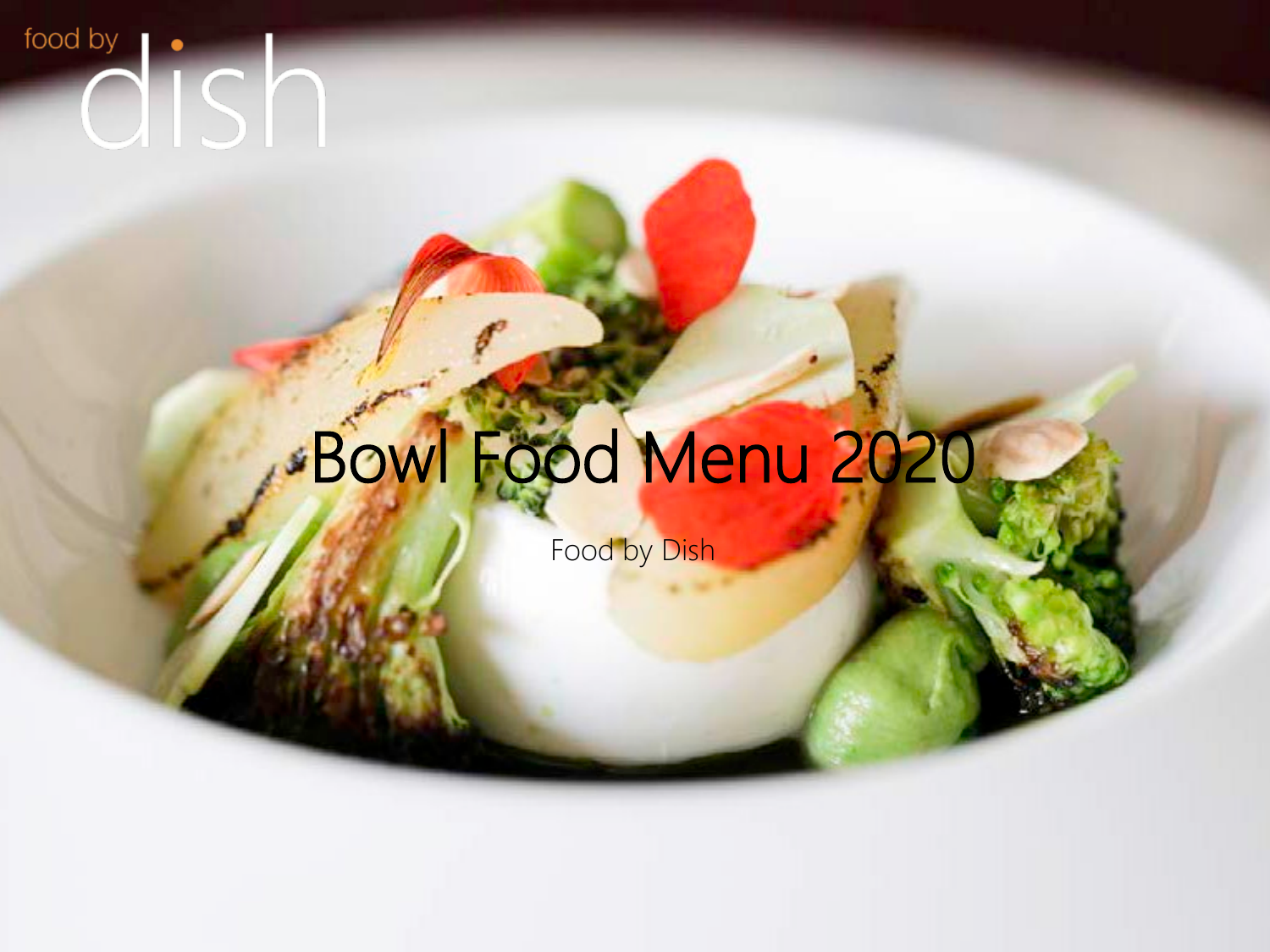## Cold Bowl Food

#### Meat

Rare roast beef, poached new potato and turnips, rocket, horseradish cream cheese Smoked coronation chicken, baby gem, curry mayonnaise, pickled radish, frissee, coriander

Spiced beef carpaccio, mizuna, feta, Kalamata olives, sun blush tomato Shredded ham hock, tarragon, mustard, honey, piccalilli, burnt baby onions 5 spiced duck leg, grapefruit, watermelon, shiso salad, sticky cashews, coriander

#### Fish

Smoked trout, celeriac slaw, pickled celery, truffle cream cheese, celery cress Cured and flamed salmon, beetroot tartar, scorched orange, beetroot tapioca Tuna poke, lime, whipped avocado, pickled yellow pepper, puffed rice Cod brandade, saffron tartar, crispy cod skin, parsley, potato crisp, malt vinegar salt Spiced mackerel, mango yoghurt, tomato & shallot salsa, poppadum, mint

#### **Vegetarian**

Burnt rosary goats' cheese, citrus pickled radicchio, Kalamata olive relish, maple dressing Smoked ricotta, spiced squash, crispy pumpkin seeds, sage cress, pumpkin seed oil Herb quinoa, pickled broccoli stem, gherkin, poached and scorched pear, chervil Jackfruit nicoise, confit jackfruit, new potato, green beans, cured egg yolk, lollo Bianco, French dressing

Giant cous cous, roasted sweet potato, pickled candy beetroot, feta, curry dressing